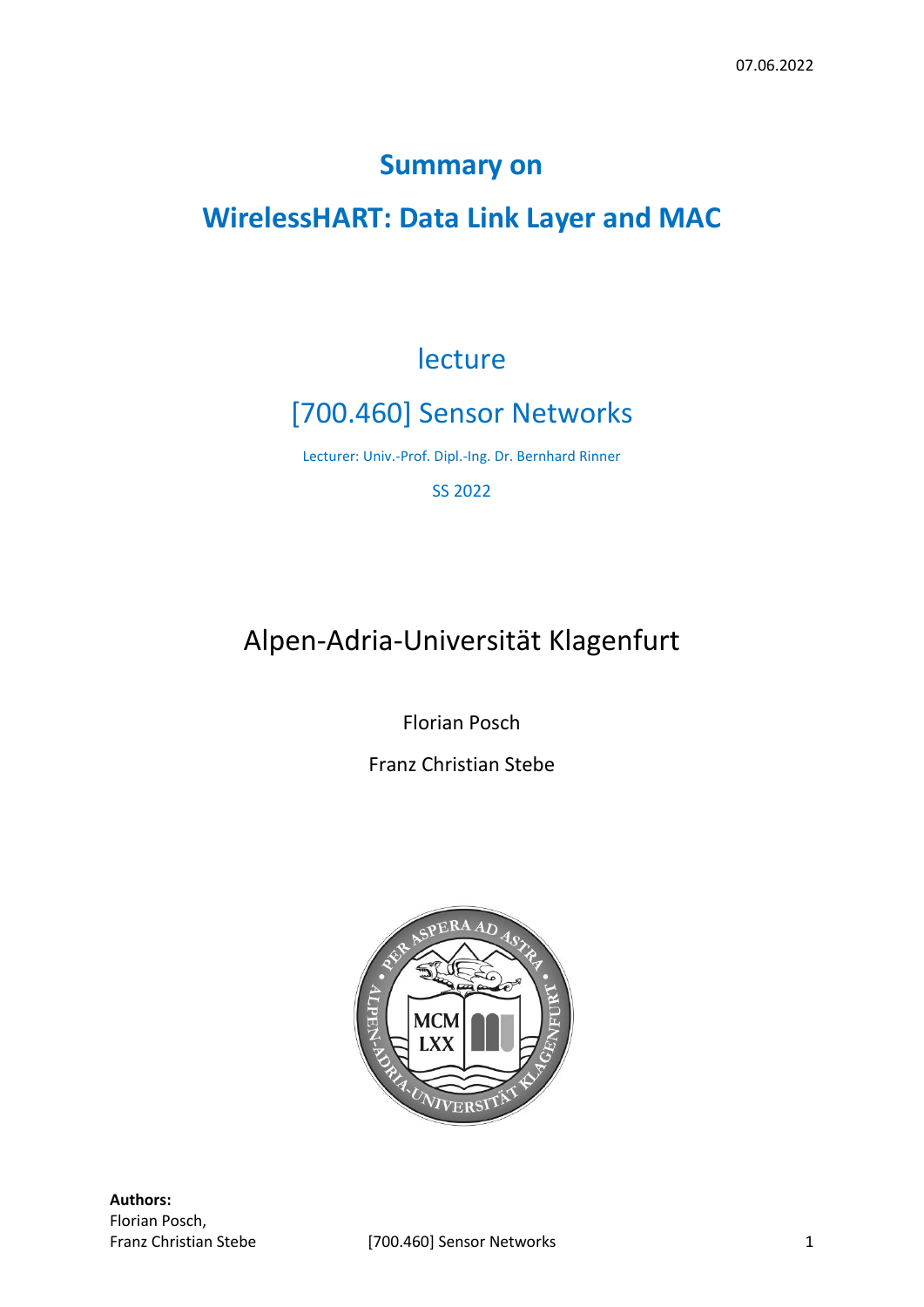## Content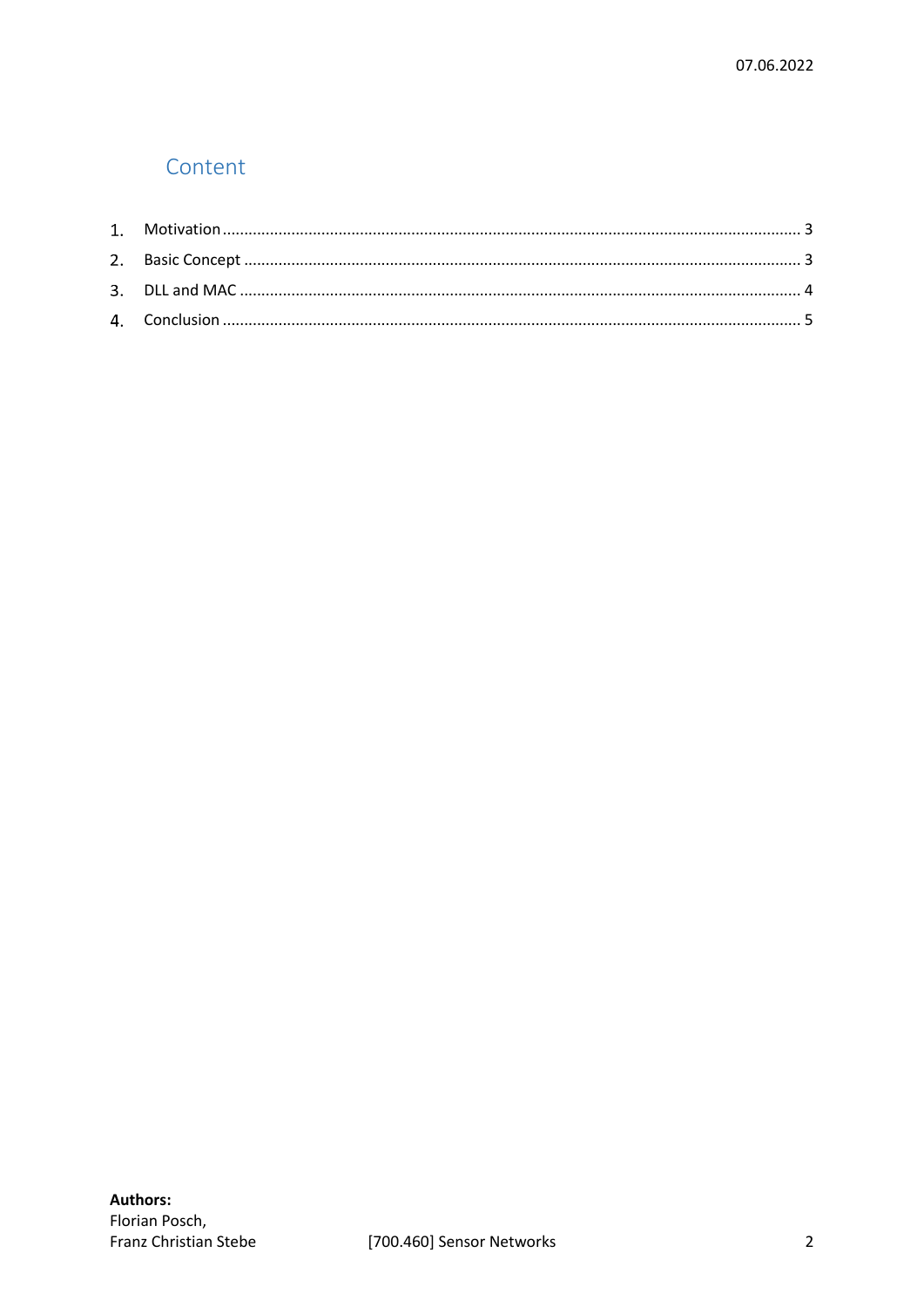## <span id="page-2-0"></span>Motivation

The wirelessHART has a lot of advantages for the industry. It can reduce the costly and bulky cabling. You can install it in any location independent of the environmental conditions [11]. The HART (Highway Addressable Remote Transducer) was standardized about 30 years ago and is a very widespread protocol standard in industry. Due to the costs and often laziness to link it up it is estimated that only about 10% of HART devices are wired to a control system. WirelessHART is specifically design for process measurement and control applications for industrial automation. It therefore is useable in harsh environments. It is capable of real-time applications and very failsafe. Due the Wireless factor, it makes the planning and setup easier than HART. It uses flat mesh networks where messages are repeated by networks clients [4].

## <span id="page-2-1"></span>2. Basic Concept

Like for example WirelessHART operates at 2.4 GHz in the license free ISM radio band. Which means everyone can use it without the need of buying frequencies. It is a wireless version of the already established HART communication system and provides a complete solution for process applications [1,2].

For the physical layer it adopts IEEE 802.15.4 low-rate wireless personal area networks, which is also the base for the well-known Zigbee standard.

WirelessHART mainly uses TDMA with strict 10ms time channels and features network wide time synchronization, channel hopping and channel blacklisting.

The network builds itself (mesh network). If another device needs to be integrated into the network, a password needs to be entered in the device and it will be automatically included. The Network is selfhealing and uses redundancies if a device on a transmission path fails.

WirelessHART uses a central network manager, which is responsible for maintaining up-to-date routes and communication schedules and to guarantee network performance.

Some basic elements of a typical WirelessHART network include field devices (Sensors), a handheld (configure devices), a gateway which connects host applications to the field devices and a network manager which is responsible for configuring the Network.



*Figure 2-1: WirelessHART network [5]*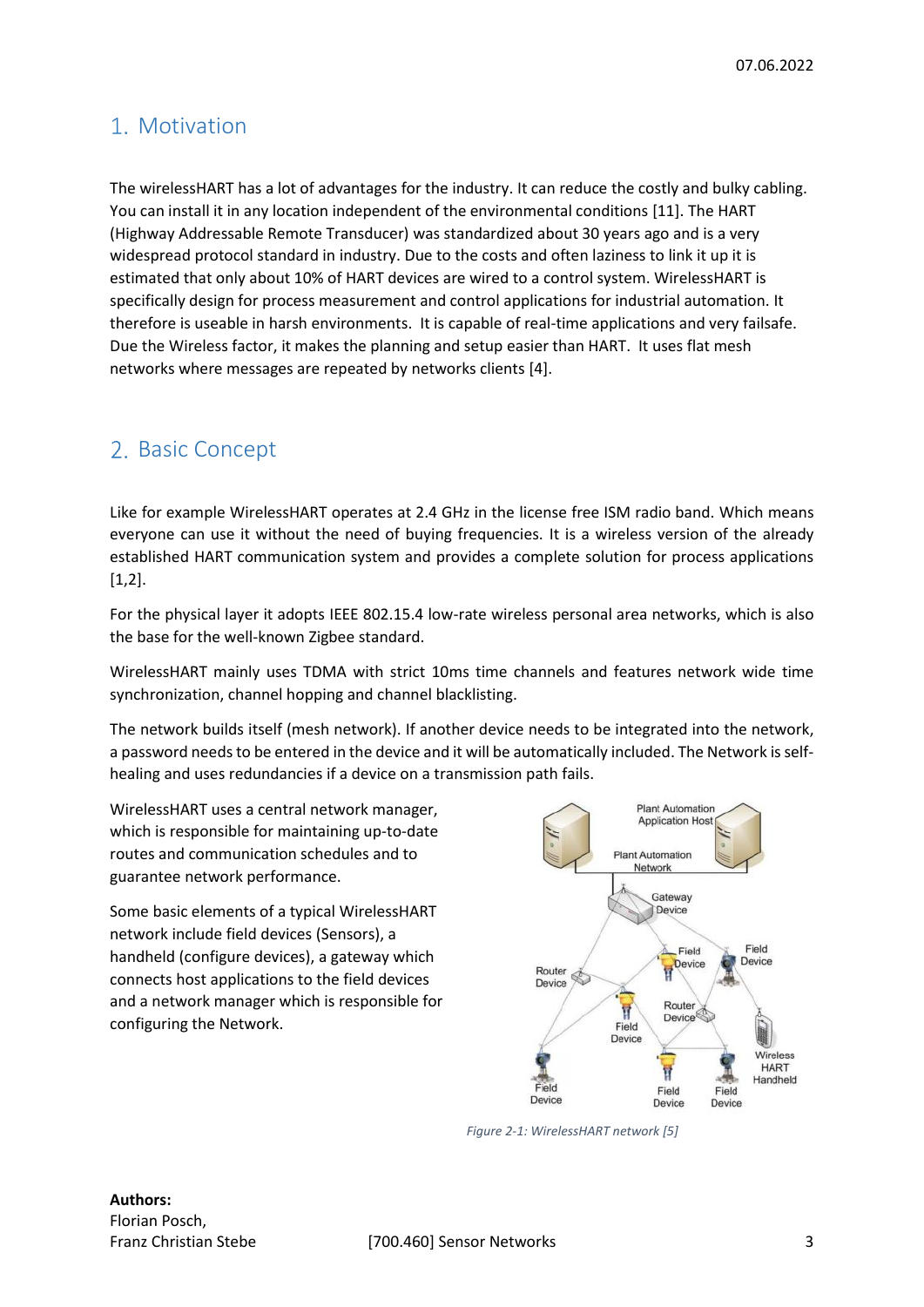## <span id="page-3-0"></span>DLL and MAC



In [Figure 3-1](#page-3-1) the Layers of the WirelessHART are shown [3].

<span id="page-3-1"></span>*Figure 3-1: Overall Architecture of WirelessHART [3]*

Based on the definition IEEE the layer in the WirelessHART protocol is build up by a software protocol stack architecture as shown in [Figure 3-1](#page-3-1) [2,3]. In the figure following five layers are shown:

- the physical layer,
- the data link layer,
- the network layer,
- the transport layer,
- and the application layer.

The application layer consists of a command builder and a parser. The transport layer consists of a message processor, a transmission channel table and a time table. The network layer consists of a message processor, a routing module, and a security module [8,9]. The data link layer is processed by a state machine and a message processor with is connected to a link scheduler to access the link, superframe, neighbor tables and the graph. Finally, the data link layer is connected to the physical layer.

### **Authors:**  Florian Posch,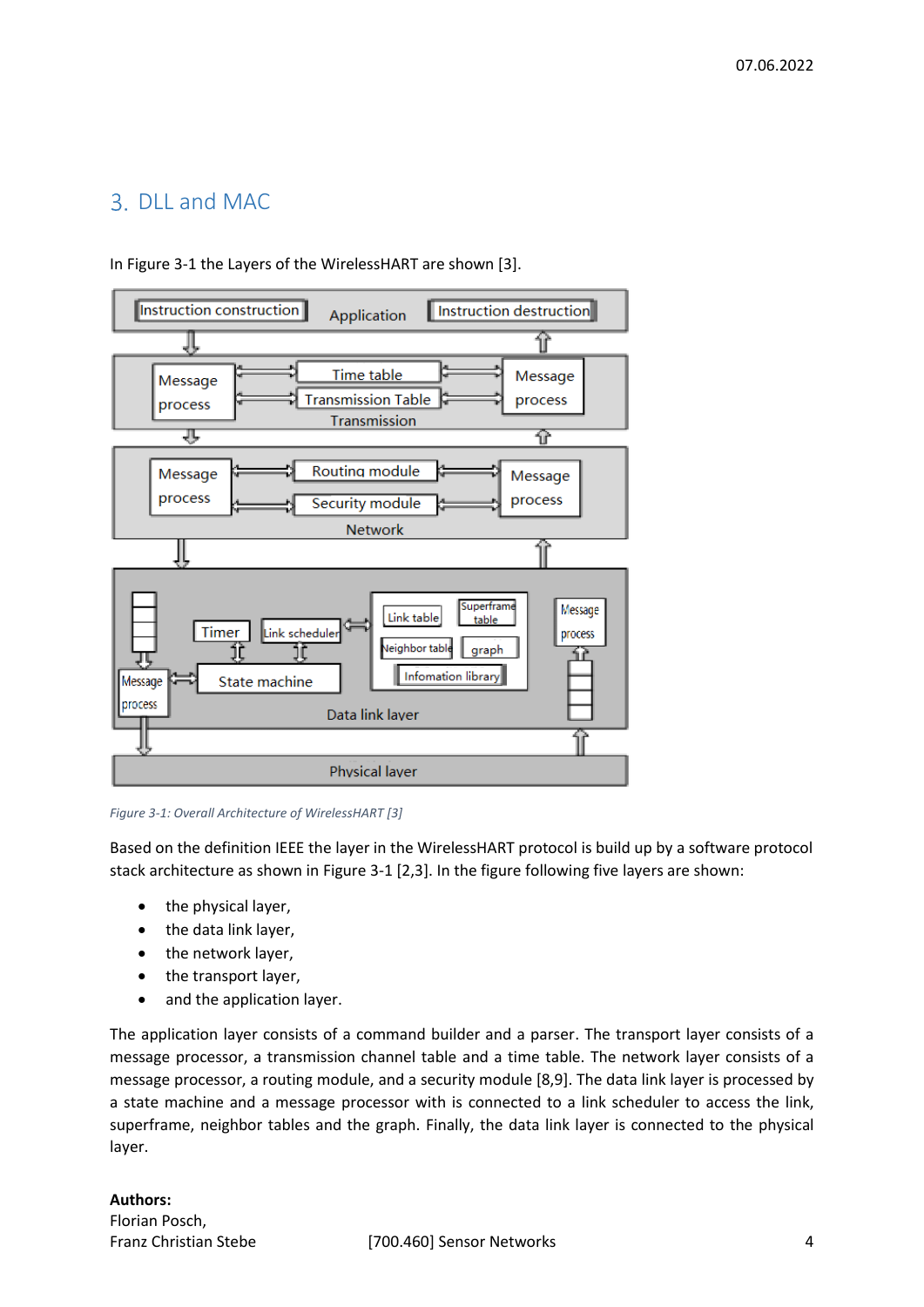The main parts of the data link Layer consists of:

### **Interface (Message Process)**

The message process handles the interface between the MAC and PHY layer and defines the service provided to the network layer.

### **Timer**

Fundamental module in WirelessHART is a timer. The timer provides accurate timing to ensure the timing operating of the system.

### **Tables (Link, neighbor, superfrane)**

The network communication is organized by tables in the data link layer. The superframe table and link table includes communication configurations assigned by the network manager. The neighbor table includes neighbor nodes that can be reached directly, and the graph table is used to store routing information.

### **Link Scheduler**

The link scheduler determines the slot to be accessed based on the communication schedule in the superframe and link table. The scheduler organizes transaction priorities, link changes, and the enabling and disabling of superframes.

### **State Machine**

The state machine consists of three primary components: the TDMA state machine, the transmit and receive engines. The TDMA state machine is for executing the transaction in a slot and adjusting the timer clock. The transmit and receive engine deal with the hardware directly to send and receive a packet over the transceiver.

## <span id="page-4-0"></span>4. Conclusion

It gives the possibility to easily connect sensors without cables. This a great advantage in cases where there isn't enough space for the cables or in cases where it isn't possible to use cables (rotating devices). Due to the fact, that it uses the ISM band it isn't needed to buy frequencies [1,2].

The main communication is done with TDMA, which on the one hand needs precise synchronization but if this is given it works well with sensor networks. In TDMA it is possible to reduce idle listening which is a huge energy waster, and it is real-time capable. Additionally, to the TDMA slots there is also the possibility to use Slotted ALOHA [3,5,6].

It uses a self-building and self-healing mesh networks, which makes the setup rather easy and the network robust. Additionally, it uses AES-128 encryption to ensure security.